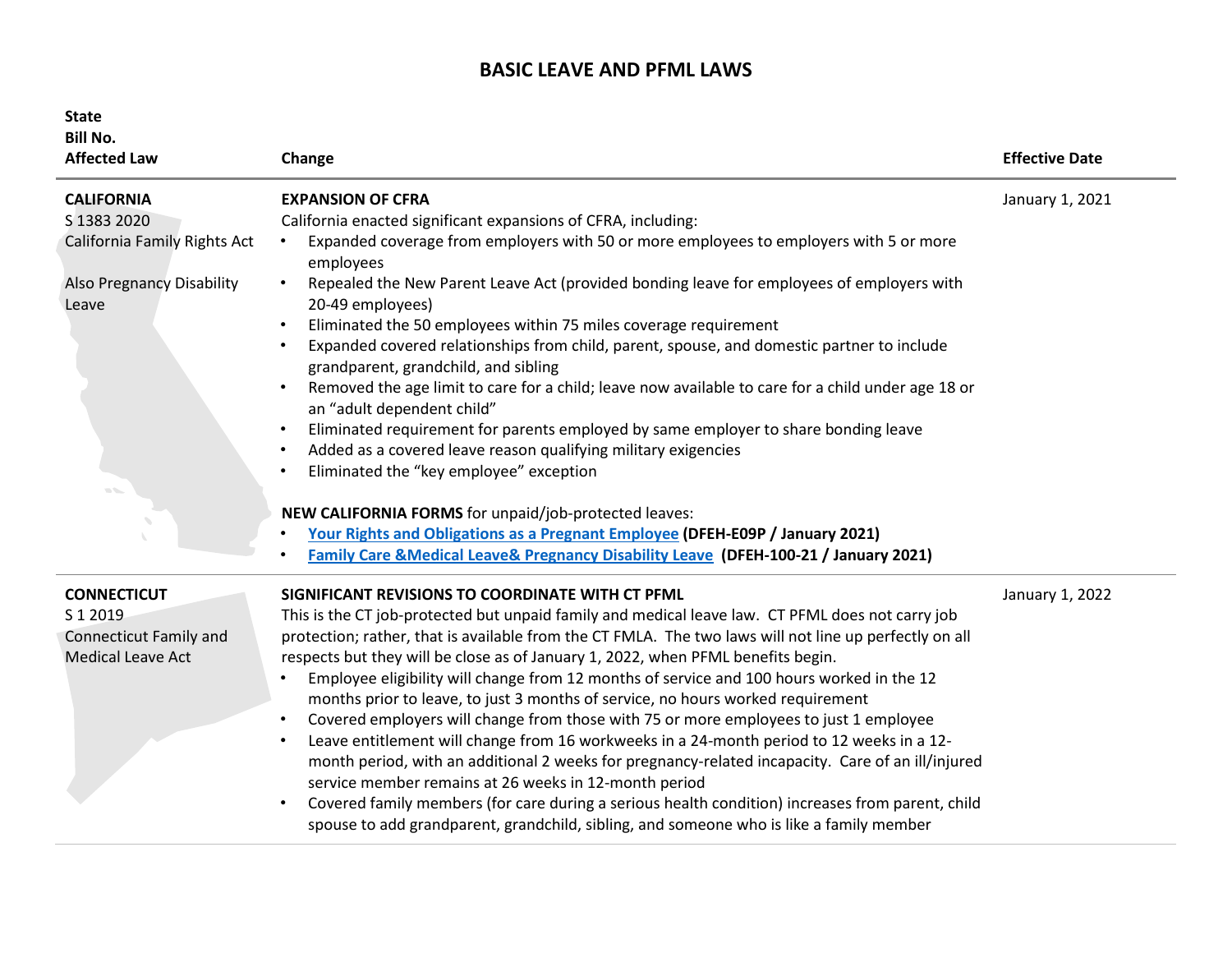| <b>State</b><br><b>Bill No.</b><br><b>Affected Law</b>                     | Change                                                                                                                                                                                                                                                                                                                                                                                                                                                                                                            | <b>Effective Date</b>                    |
|----------------------------------------------------------------------------|-------------------------------------------------------------------------------------------------------------------------------------------------------------------------------------------------------------------------------------------------------------------------------------------------------------------------------------------------------------------------------------------------------------------------------------------------------------------------------------------------------------------|------------------------------------------|
| <b>CT PFML</b>                                                             | Nothing new, but here are some reminders:<br>Employers should be registered with Paid Leave Authority and taking employee contributions (as<br>of January 1, 2021)                                                                                                                                                                                                                                                                                                                                                | Contributions:<br>January 1, 2021        |
|                                                                            | January 1, 2022: Benefits begin<br>Applications for private plan approval being accepted                                                                                                                                                                                                                                                                                                                                                                                                                          | Benefits:<br>January 1, 2022             |
|                                                                            | <b>Resources:</b>                                                                                                                                                                                                                                                                                                                                                                                                                                                                                                 | See above for changes<br>to CT FMLA also |
|                                                                            | Connecticut Paid Leave website: CT Paid Leave Official Site<br>Paid Leave Authority website: PFMLI Authority (ct.gov)<br><b>Workplace Poster</b>                                                                                                                                                                                                                                                                                                                                                                  | effective January 1,<br>2022             |
| <b>DISTRICT OF COLUMBIA</b><br>DC B 158, 185, 186                          | LIMITATION ON OFFSETS OF DC UPL AGAINST STD PAYMENTS<br>DC Universal Paid Leave provides 2 weeks of paid leave benefits for an employee's own serious<br>$\bullet$<br>health condition<br>No offsets: These bills prohibit insurers from reducing short-term disability benefits based on<br>$\bullet$<br>actual or estimated paid leave benefits<br>Not applicable to self-insured employers<br>$\bullet$<br>Currently in effect from May 4 through August 24, 2021<br>$\bullet$<br>Expected to become permanent |                                          |
| <b>KENTUCKY</b><br>H 210<br><b>Adoption Leave Law</b>                      | <b>EXPANSION OF KENTUCKY ADOPTION LEAVE</b><br>Prior law: Required employers to provide 6 weeks of unpaid bonding leave upon adoption of<br>child under age 7<br>Expanded law:<br>$\bullet$<br>Requires employers to provide 6-week minimum adoption leave or the amount provided to<br>$\circ$<br>birth parents by employer policy, if greater<br>Increases age of adopted child for leave to under age 10<br>$\circ$                                                                                            | June 28, 2021                            |
| <b>MAINE</b><br><b>HB 27</b><br>Maine Family Medical<br>Leave Requirements | <b>EXPANSION OF COVERED FAMILY MEMBERS</b><br>Before enactment, an employee could take leave to care for the following family members with a<br>$\bullet$<br>serious health condition: child or child of domestic partner, parent, spouse, domestic partner,<br>sibling if mutually dependent<br>Adds grandchild or the grandchild of a domestic partner as a covered family relationship                                                                                                                         | September 28, 2021                       |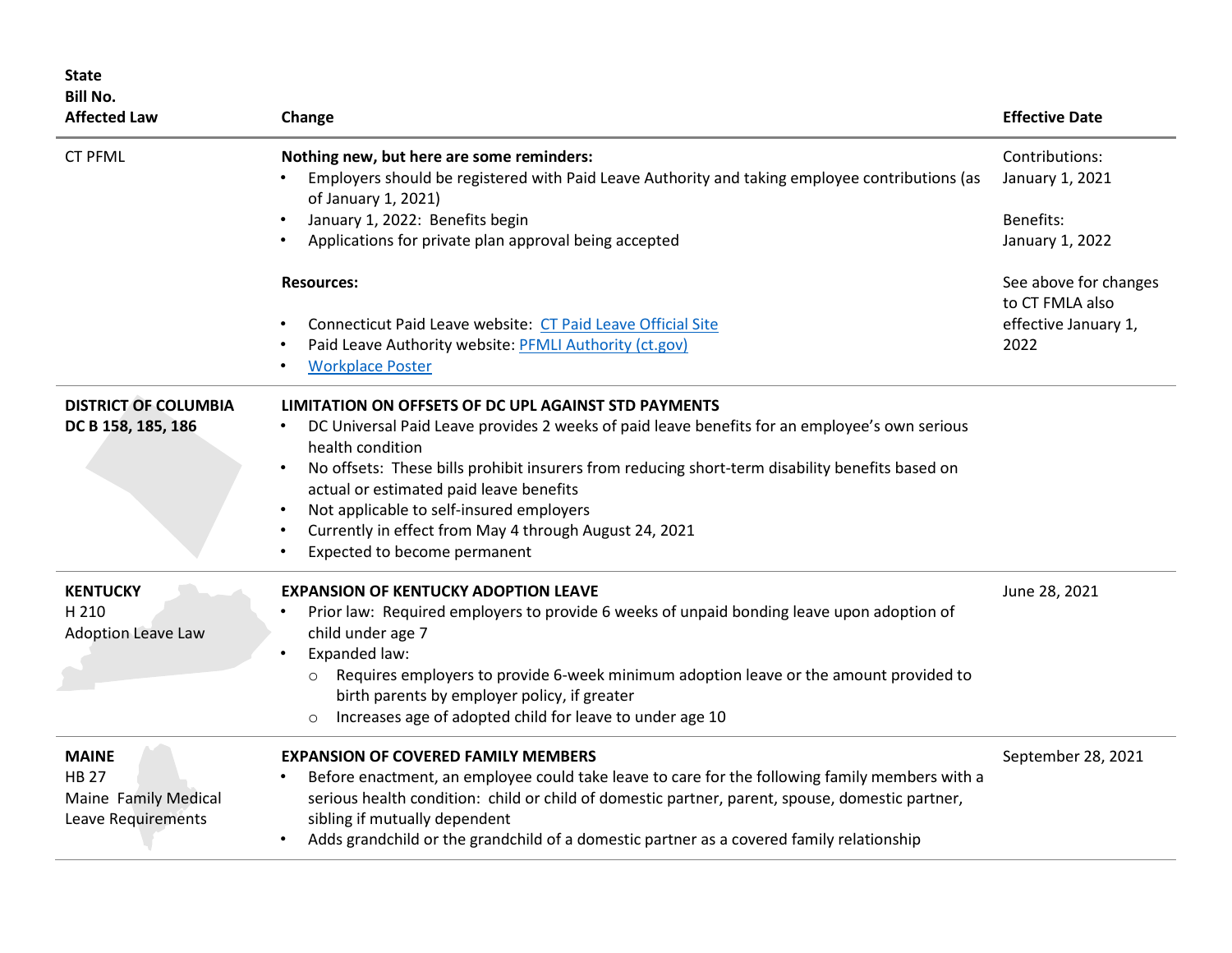| <b>State</b><br><b>Bill No.</b><br><b>Affected Law</b>                                       | Change                                                                                                                                                                                                                                                                                                                                                                                                                                                                                                                                                                                                                                                                                                                                                                                                                                                                                                                                 | <b>Effective Date</b> |
|----------------------------------------------------------------------------------------------|----------------------------------------------------------------------------------------------------------------------------------------------------------------------------------------------------------------------------------------------------------------------------------------------------------------------------------------------------------------------------------------------------------------------------------------------------------------------------------------------------------------------------------------------------------------------------------------------------------------------------------------------------------------------------------------------------------------------------------------------------------------------------------------------------------------------------------------------------------------------------------------------------------------------------------------|-----------------------|
| <b>MARYLAND</b><br><b>HB 56</b><br>Affects company policies                                  | <b>BEREAVEMENT LEAVE UNDER COMPANY POLICIES</b><br>Requires employers with 15 or more employees to allow use of company-provided leave with pay for<br>bereavement due to the death of an immediate family member<br>"Immediate family member" = child, parent, spouse<br>"Leave with pay" = pursuant to a collective bargaining agreement or employer policy<br>Includes paid sick leave, vacation, paid time off, and compensatory time<br>$\circ$<br>Does not include WC, unemployment, disability benefits, insured or self-insured benefits<br>$\circ$                                                                                                                                                                                                                                                                                                                                                                            | October 1, 2021       |
| <b>MISSOURI</b><br>H 432<br><b>Protections for Victims of</b><br>Domestic or Sexual Violence | NEW LEAVE LAW FOR VICTIMS OF DOMESTIC OR SEXUAL VIOLENCE<br>Unpaid leave available if employee or a family member is the victim of domestic or sexual<br>violence<br>Two weeks for employees of employers with 50 or more employees<br>$\circ$<br>One week for employees of employers with 20-49 employees<br>$\circ$<br>Available if employee or a family member is the victim of domestic or sexual violence<br>$\bullet$<br>Reasons include medical attention, counseling, victim's services, legal protections, and measures<br>$\bullet$<br>for safety or economic security<br>Employee can take leave continuously, intermittently, or on a reduced schedule<br>$\bullet$<br>Employers must provide reasonable safety accommodations for employee victims, including an<br>$\bullet$<br>adjustment to a job structure, workplace, or work requirement<br>Watch www.matrix-radar.com for a blog post with more details<br>$\circ$ | August 28, 2021       |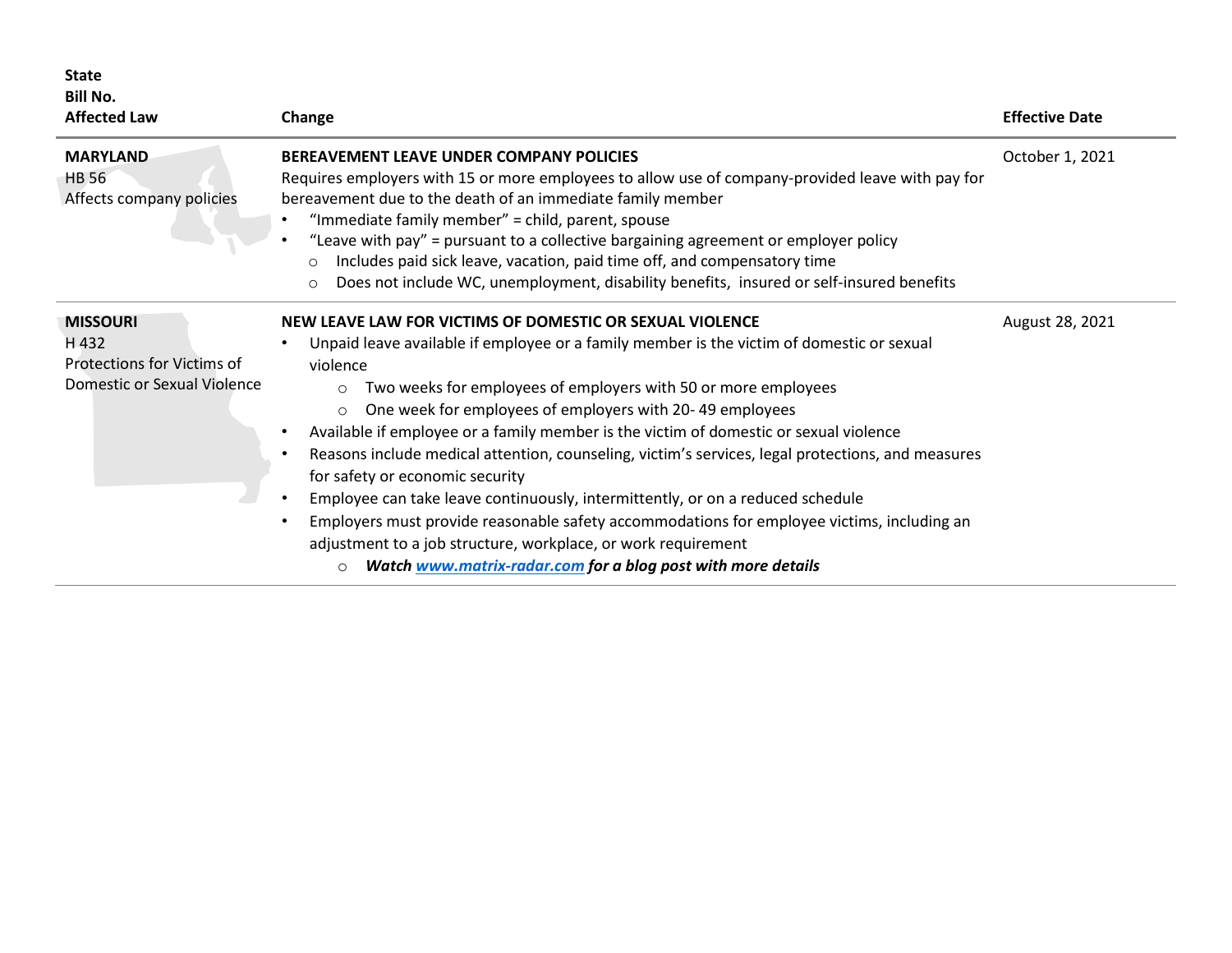| <b>State</b><br><b>Bill No.</b><br><b>Affected Law</b>                                    | Change                                                                                                                                                                                                                                                                                                                                                                                                                                                                                                                                                                                                                                                                                                                                                                                                                                                                                                                                                                                                                                                                                                                                                                                                                                 | <b>Effective Date</b> |
|-------------------------------------------------------------------------------------------|----------------------------------------------------------------------------------------------------------------------------------------------------------------------------------------------------------------------------------------------------------------------------------------------------------------------------------------------------------------------------------------------------------------------------------------------------------------------------------------------------------------------------------------------------------------------------------------------------------------------------------------------------------------------------------------------------------------------------------------------------------------------------------------------------------------------------------------------------------------------------------------------------------------------------------------------------------------------------------------------------------------------------------------------------------------------------------------------------------------------------------------------------------------------------------------------------------------------------------------|-----------------------|
| <b>NEW HAMPSHIRE</b><br>HB <sub>2</sub><br><b>Granite State Paid Family</b><br>Leave Plan | A NEW MODEL OF PFL/PFML PROGRAM<br>Private insurance carrier will provide claims insurance and administration<br>Must provide state employee coverage and a purchasing pool for non-state employees<br>$\circ$<br>and employers<br>Covers state employees at state expense<br>Purchasing pool:<br>○ Voluntary opt-in for private employers with more than 50 employees and non-state<br>government employers<br>Private and non-state government employees can opt in individually if employer does<br>not provide a paid leave program equal to or better than state plan<br>Employer can pay none, some, or all of employee's premium<br>o Tax credit of 50% of premium paid by employer<br>6 weeks of paid leave<br>Paid at 60% of wages (up to cap of SS taxable wages - \$142,800 in 2021)<br>State employees: family leave only:<br>o Bonding, care of family member, military exigencies, care of injured service member<br>Non-state employees: Family leave and medical leave for own condition<br>o Still limited to 6 weeks<br>Unknowns: Waiting period? Employee eligibility? Administrative and claims handling details?<br>For more details, read our prior blog post here.<br>To review the statute, click http://here. |                       |
| <b>OREGON</b><br>H 2231<br>"Relating to reemployment<br>rights for service members"       | <b>EXPANSION OF SERVICEMEMBER REEMPLOYMENT RIGHTS</b><br>Current Oregon law requires reemployment of employees following military duty of not more than 5<br>years if the employee applies for reemployment within 90 days of discharge or release from<br>hospitalization lasting not more than a year.<br>This law extends reemployment rights beyond Oregon's 5-year limitation for certain types of military<br>duty:<br>Voluntary service overseas; and<br>Voluntary service within the United States during or in response to an emergency or disaster<br>declared by local, state, or federal government                                                                                                                                                                                                                                                                                                                                                                                                                                                                                                                                                                                                                        | September 26, 2021    |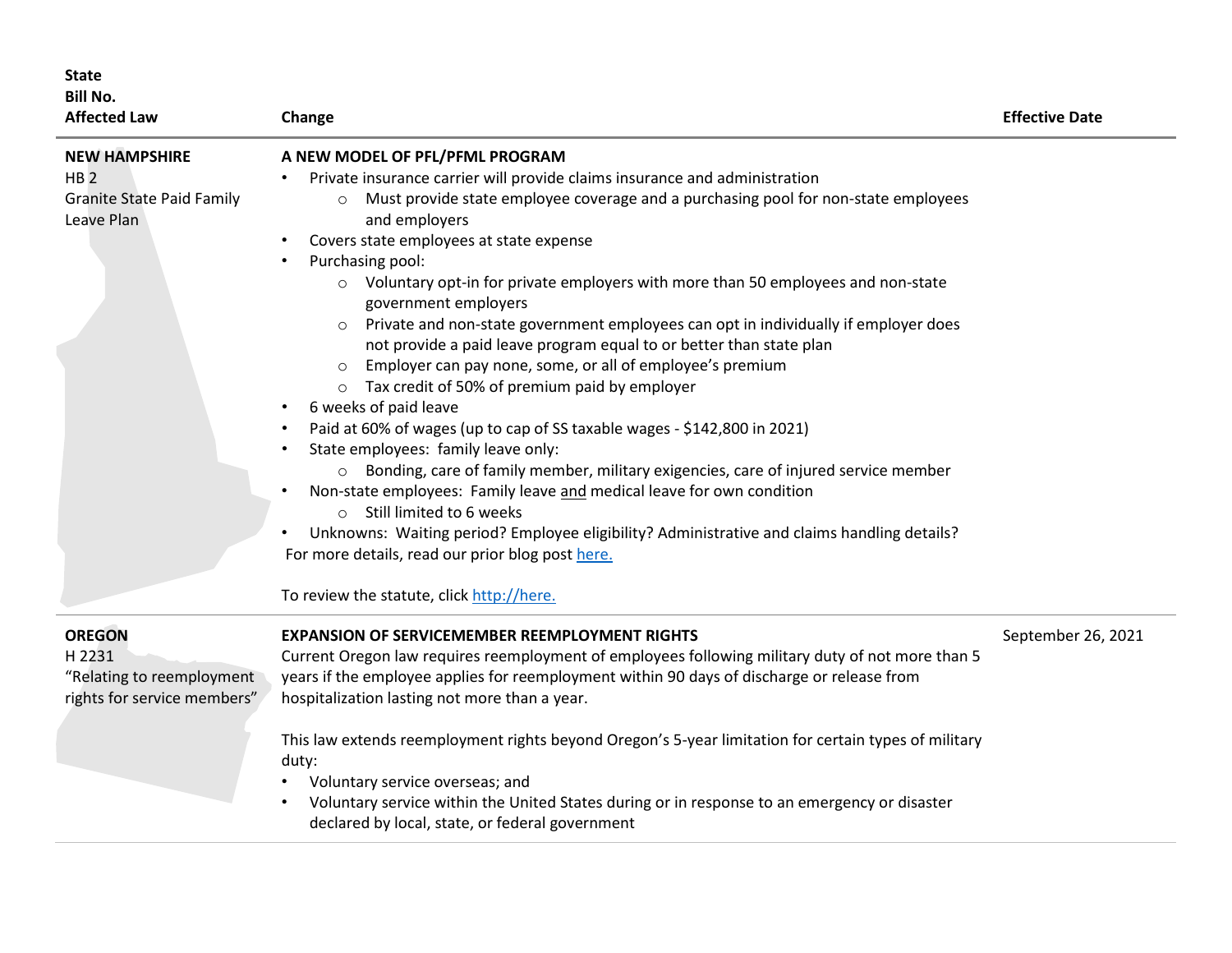| <b>State</b><br><b>Bill No.</b><br><b>Affected Law</b> | Change                                                                                                                                                                                                                                                                                                                                                                                                                                                                                                                                                                                                                                                                                                                                                                                                                                                                                                                                                                                                                                                                                                                                                                                                                                                                                                                                          | <b>Effective Date</b> |
|--------------------------------------------------------|-------------------------------------------------------------------------------------------------------------------------------------------------------------------------------------------------------------------------------------------------------------------------------------------------------------------------------------------------------------------------------------------------------------------------------------------------------------------------------------------------------------------------------------------------------------------------------------------------------------------------------------------------------------------------------------------------------------------------------------------------------------------------------------------------------------------------------------------------------------------------------------------------------------------------------------------------------------------------------------------------------------------------------------------------------------------------------------------------------------------------------------------------------------------------------------------------------------------------------------------------------------------------------------------------------------------------------------------------|-----------------------|
| H 2474<br>Oregon Family Leave Act                      | <b>ELIGIBILITY EXPANSION DURING PHE:</b><br><b>Current OFLA employee eligibility requires:</b><br>180 days of employment and worked an average of 25 hours per week for all leave reasons<br>except bonding<br>180 days of employment (no hours requirement) for bonding<br><b>New Public Health Emergency (PHE) expansion:</b><br>Reduces eligibility during a declared PHE for all leave reasons to:<br>30 days of employment AND<br>$\circ$<br>o Worked an average of 25 hours per week in the 30 days prior to leave<br>Makes OFLA leave available to a separated employee who<br>Was eligible for OFLA under the usual eligibility rules at the time of separation or at the time<br>$\circ$<br>the employee is affected by a temporary cessation of employment AND<br>Rejoins the employer within 180 days of separation<br>$\circ$<br><b>EXPANSION OF SICK CHILD LEAVE</b><br>OFLA sick child leave is currently available to care for a child of the employee who is suffering<br>from an illness, injury or condition that is not a serious health condition but that requires home<br>care.<br>Upon the effective date of the act, sick child leave will also be available to care for a child who<br>requires home care due to the closure of the child's school or child care provider as a result of a<br>public health emergency. | January 1, 2022       |
| <b>PENNSYLVANIA</b><br>H 203<br>New law                | LIVING DONOR PROTECTION ACT<br>Provides leave for preparation and recovery related to organ or tissue donation<br>Employee must be eligible for FMLA<br>Covers donation by or for the employee or the employee's spouse, child, or parent (i.e.,<br>employee's own or family member's SHC)<br>Does not increase amount of time available under FMLA<br>U.S. DOL already recognizes organ donation as a serious health condition under the FMLA - see<br>Opinion Letter FMLA2018-2-A                                                                                                                                                                                                                                                                                                                                                                                                                                                                                                                                                                                                                                                                                                                                                                                                                                                             | June 28, 2021         |